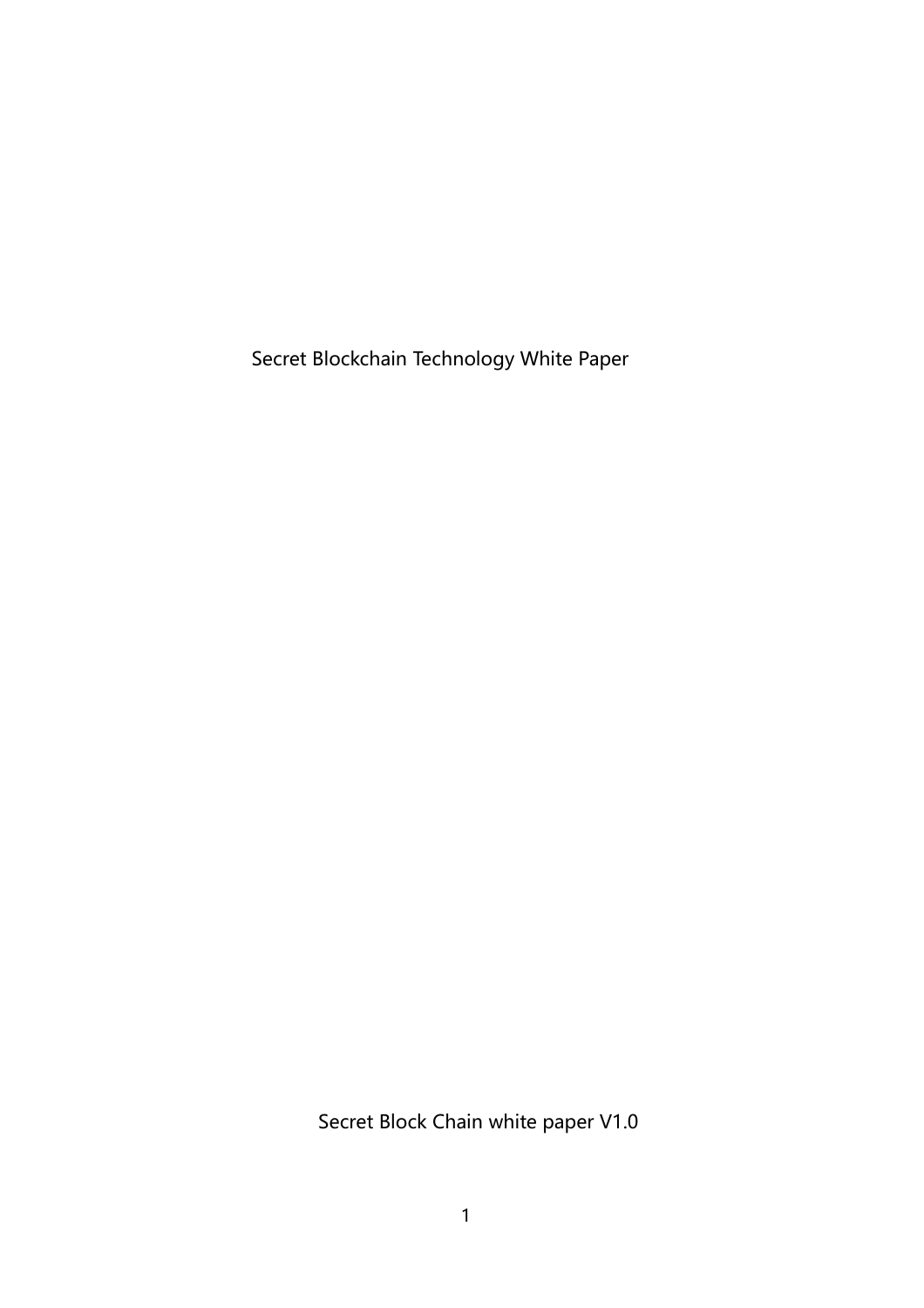# table of Contents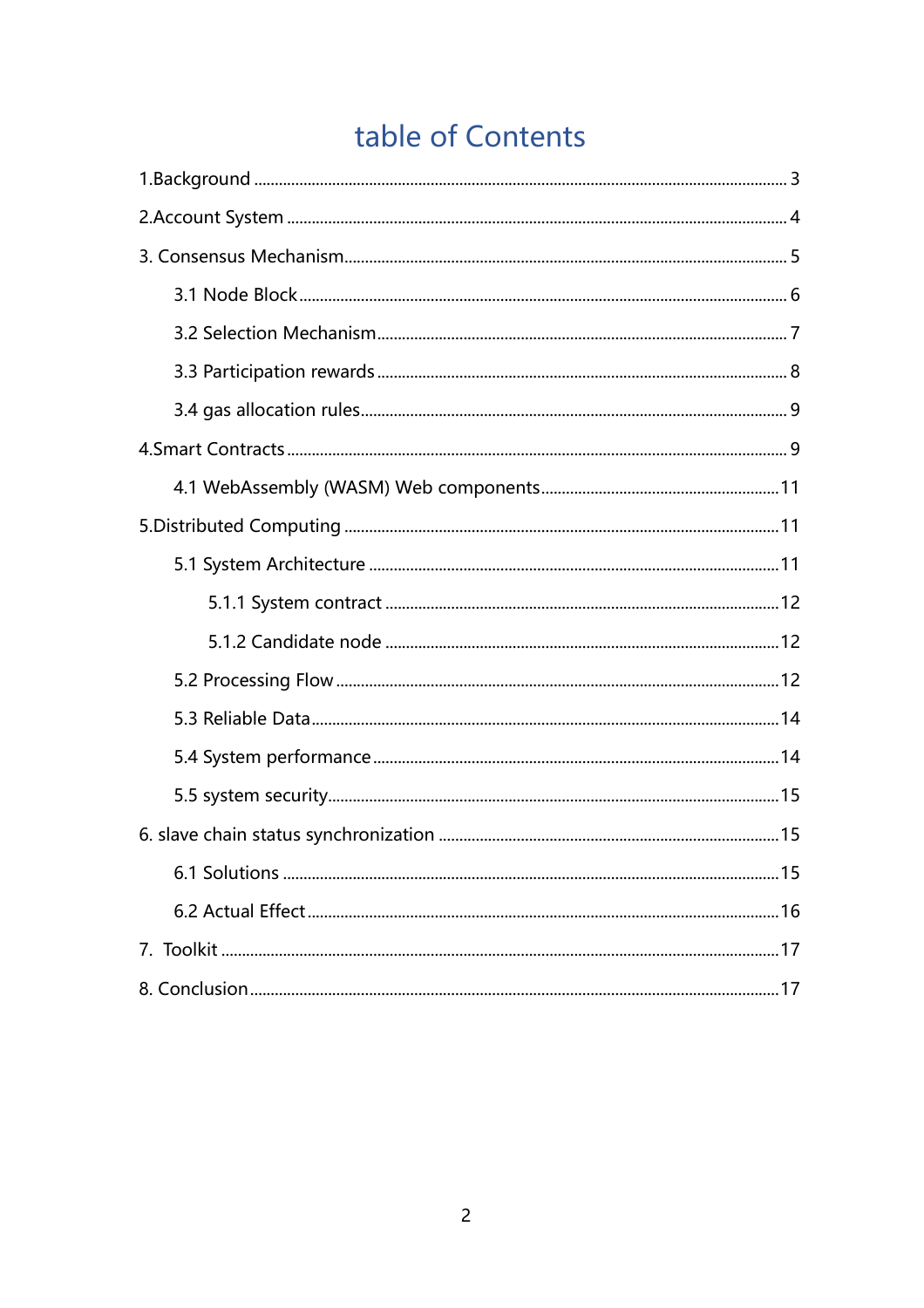# <span id="page-2-0"></span>1.Background

Secret is committed to solving the problems of existing blockchain solutions such as low transaction processing speeds, very expensive and limited computing resources and capacity. Secret proposes a blockchain solution suitable for large-scale transactions and calculations, with high performance, high security, and flexible expansion.

Secret core features include:

1)Original POE (Proof of Equality) consensus mechanism

With high-performance transaction processing capabilities (average TPS 4500+) and low-consumption performance, the POE consensus mechanism provides everyone with the same opportunity to participate, truly breaking the monopoly of blockchain computing power.

2)The built-in decentralized computing power network brings verifiable and unlimited computing power to the blockchain. Smart contracts make it possible to implement largescale matrix multiplications, AI model training and 3D rendering, to enable more real-world commercial applications and achieve computing goals.

3)The chain state synchronization function can effectively, solve the problems of the continuous expansion of block data, and greatly reduce the participation threshold of Secret ´s nodes, to truly allow everyone to participate in blockchain and benefit from it.

The Secret ecosystem is a framework that consists of three technical layers: the data persistence layer, the domain layer and the service layer. The data persistence layer has an account system, a POE consensus mechanism, and smart contracts. The domain layer consists of a cross-chain protocol suite based on smart contracts, a distributed computing system, and a data mapping and storage protocol suite. Finally, the service layer of the platform consists of a complete third-party protocol, API and SDK, a dashboard and related components. The service layer also provides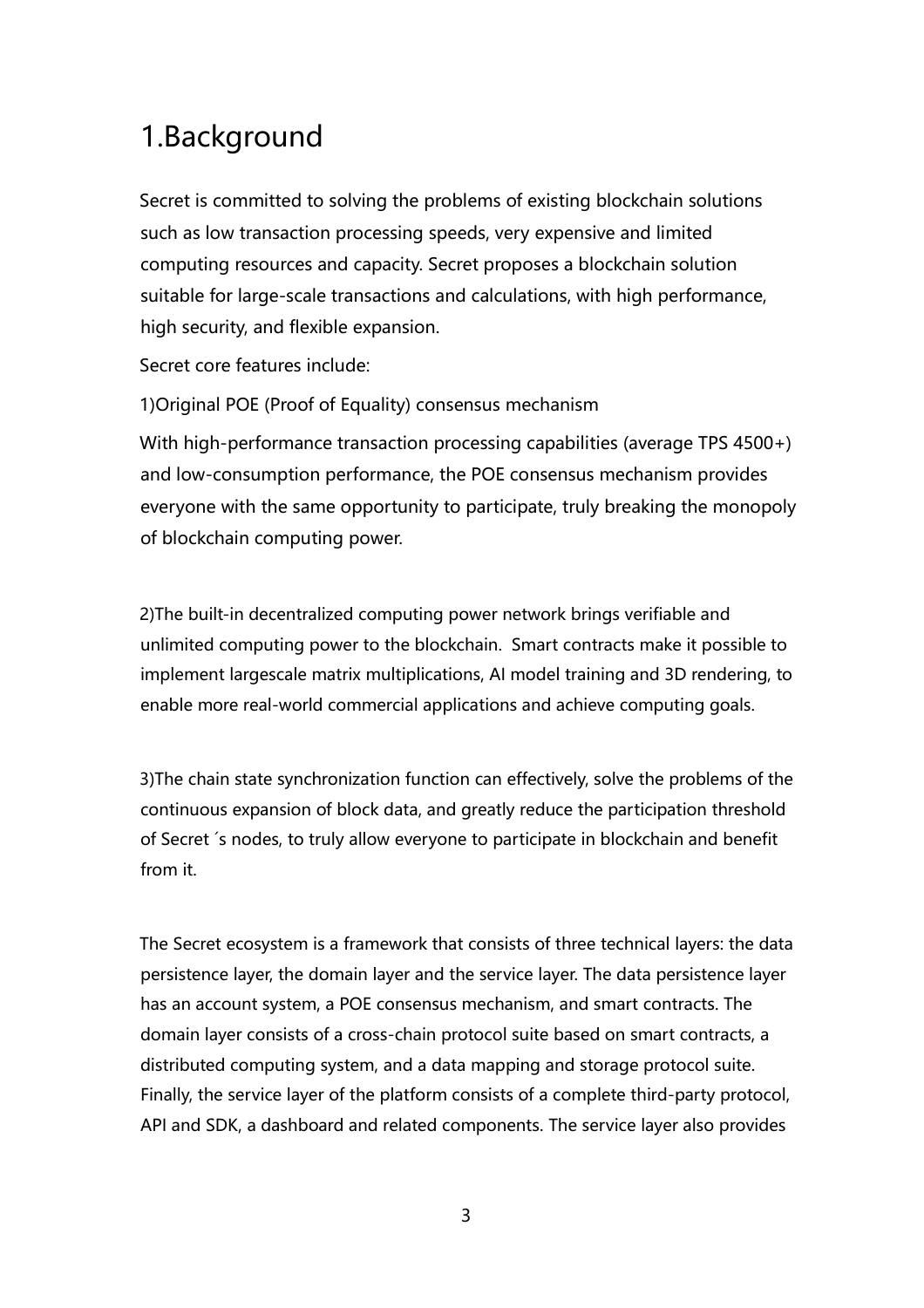access to developers and other related parties, realizing the processes of information generation, consumption, and delivery of the entire ecosystem.

#### <span id="page-3-0"></span>2.Account System

There are two types of mainstream account systems in the blockchain industry: asset-oriented (Bitcoin UTXO) and user-oriented (Ethereum). The UTXO model is considered to be relatively safe and efficient. Simple Payment Verification (SPV) can be used to quickly verify transactions. But the biggest disadvantage of UTXO is that it is Stateless, which makes it very disadvantageous to develop applications on the UTXO model. So, Secret has chosen a user-oriented account system.

The Secret account system has two types of accounts: external accounts (controlled by private keys) and contract accounts (controlled by contract codes). No external accounts can deploy code. Users can create a transaction and send a message from an external account with a private key signature. When creating a smart contract, a default internal account is automatically assigned. Whenever the contract account receives a message, the code inside the contract will be automatically run by the virtual machine, allowing it to read and or write the internal storage, send Other news or create a contract. The account consists of five parts:

- 2.1. Nonce, to prevent double transactions
- 2.2. Current account balance
- 2.3. Account control authority public key
- 2.4. The contract code of the account (if any)
- 2.5. Account status storage (can be empty)

Ethereum has one-to-one correspondence between private keys and addresses. However, Secret allows one private key to correspond to multiple addresses, and it also allows the address owner to transfer permissions. Each Secret account contains two types of permissions: owner permissions (OwnerKey) and manager permissions (ActiveKey). These two permissions have different functions. Owner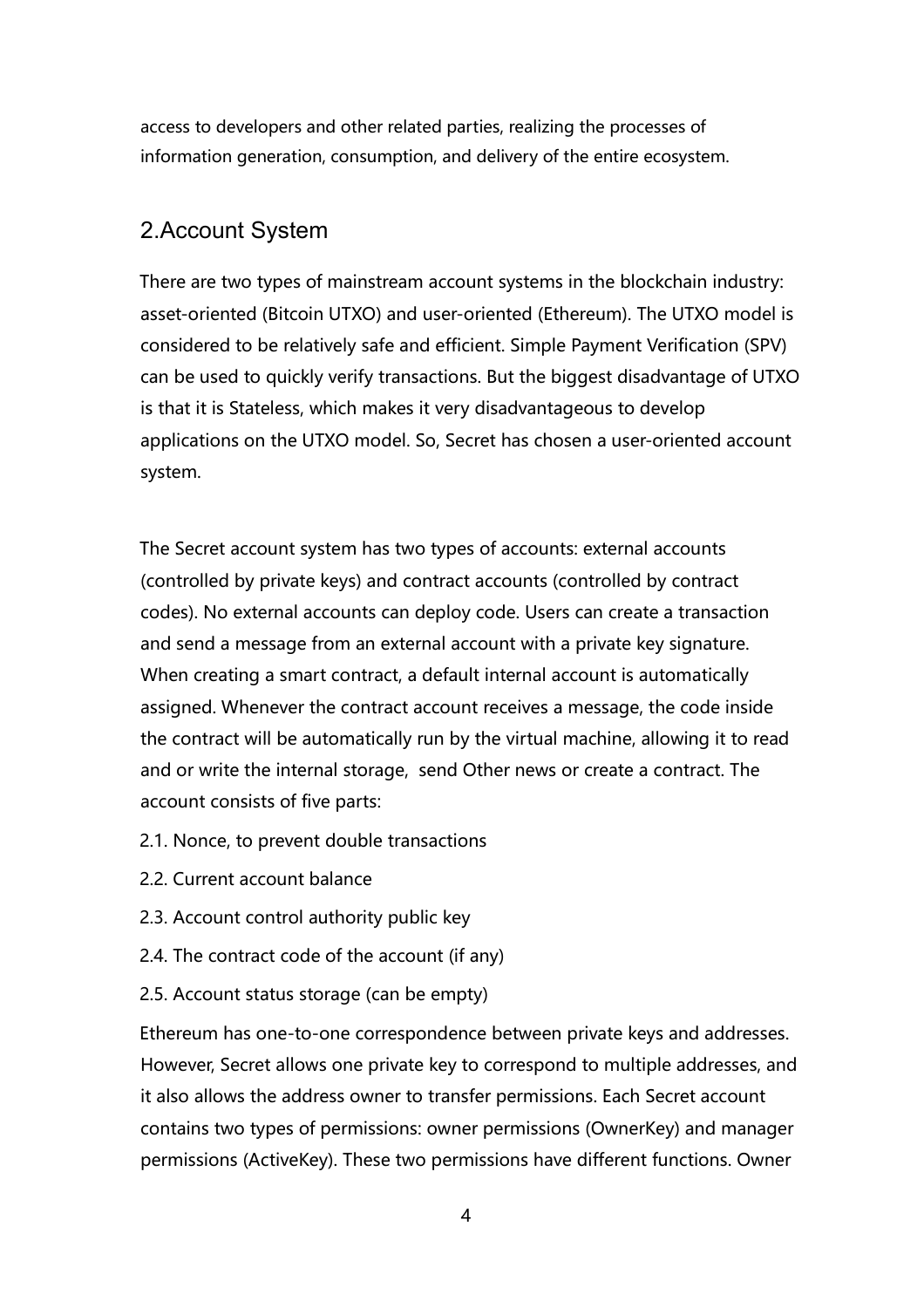permissions (OwnerKey) can control and manage any other authority, while the manager authority (ActiveKey) can authorize the execution of transfers, contract execution and other operations. An account can have multiple owners and managers. This means that the user can manage the rights of the account, and enhance the security of the account by assigning different rights to the operators of different identity accounts. If the private key of a certain account is accidentally leaked, the operator with Owner rights can log off to avoid losses.

# <span id="page-4-0"></span>3. Consensus Mechanism

The consensus mechanism is a core part of blockchain and the key to ensuring the continuous operation of the blockchain system. Since the birth of Bitcoin in 2009, after more than ten years of development, the consensus mechanism has derived a variety of consensus algorithms from a single proof of work (PoW), such as proof of stake mechanism (PoS) and delegated proof of stake (DPoS), and practical Byzantine Fault Tolerant Algorithm (pDFT), etc. Each consensus algorithm has its own advantages and disadvantages and needs to be selected according to the actual needs of the blockchain project. Secret hopes to be able to handle large-scale transactions on the blockchain and support rapid verification. Everyone has the opportunity to participate,and so Secret has created a unique POE (Proof of equality) consensus mechanism.

In the POE consensus mechanism, the system will select candidate nodes based on their historical performance. Online rate, bandwidth, computing power and other comprehensive aspects are used as the scoring criteria for nodes. Nodes that meet the conditions will become candidate nodes. The system randomly selects 21 nodes from candidate nodes as block producers every day, and each node has the opportunity to participated in the selection. The POE consensus does not require traditional mining, and it also avoids the power concentration problem of the DPoS algorithm. The POE consensus also takes performance into account and is more decentralized.

5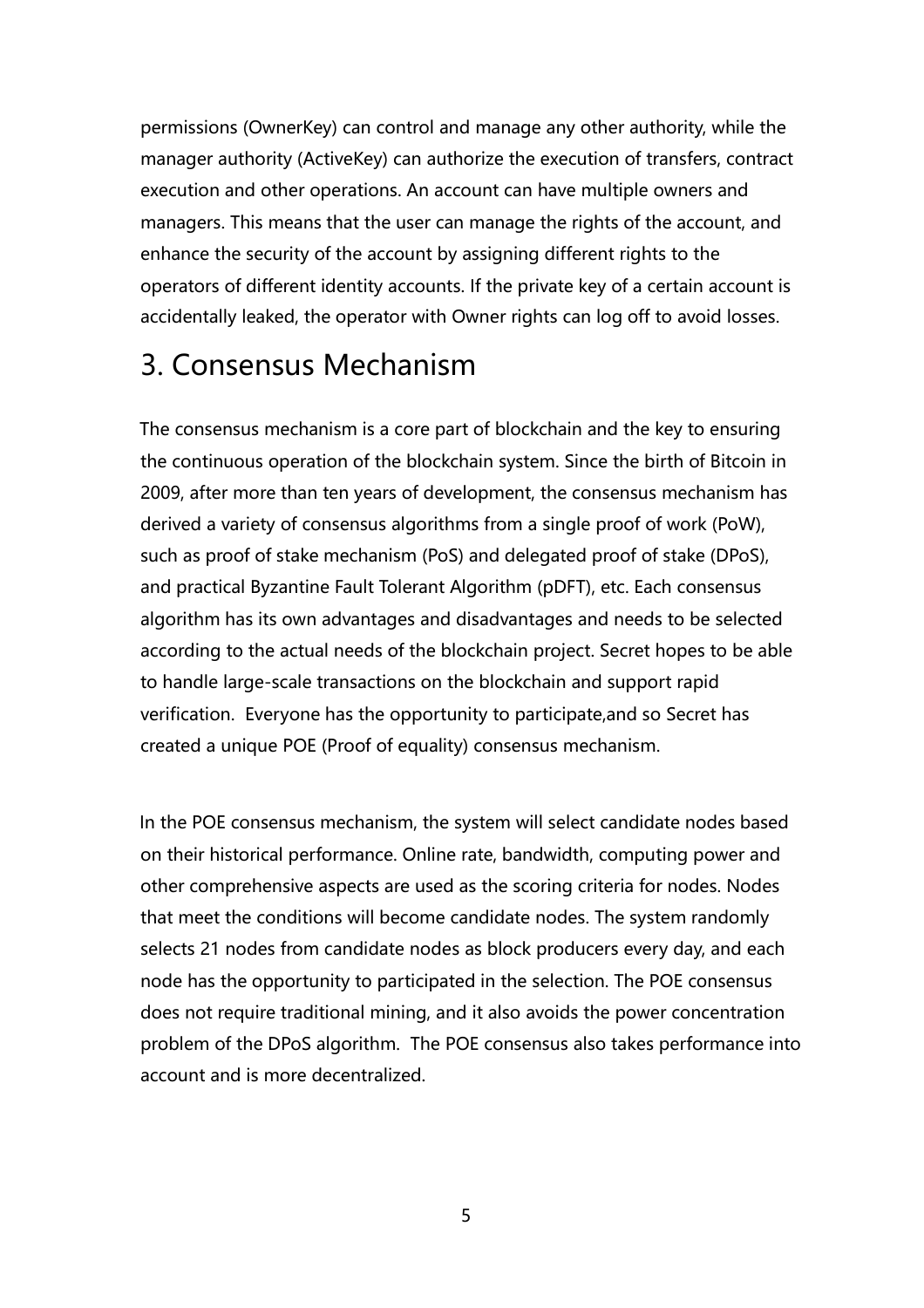#### <span id="page-5-0"></span>3.1 Node Block

In each round of the block generation process, 21 randomly selected block generation nodes record and confirm the transaction. When the block generation node successfully generates the block, it will receive the SIE block generation reward which is generated at the same time as the block. If the block-producing node has frequently crashes or for some reason performs its block-producing obligation for a long time, the system will forcibly cancel its block-producing qualification and let the candidate nodes take their place.

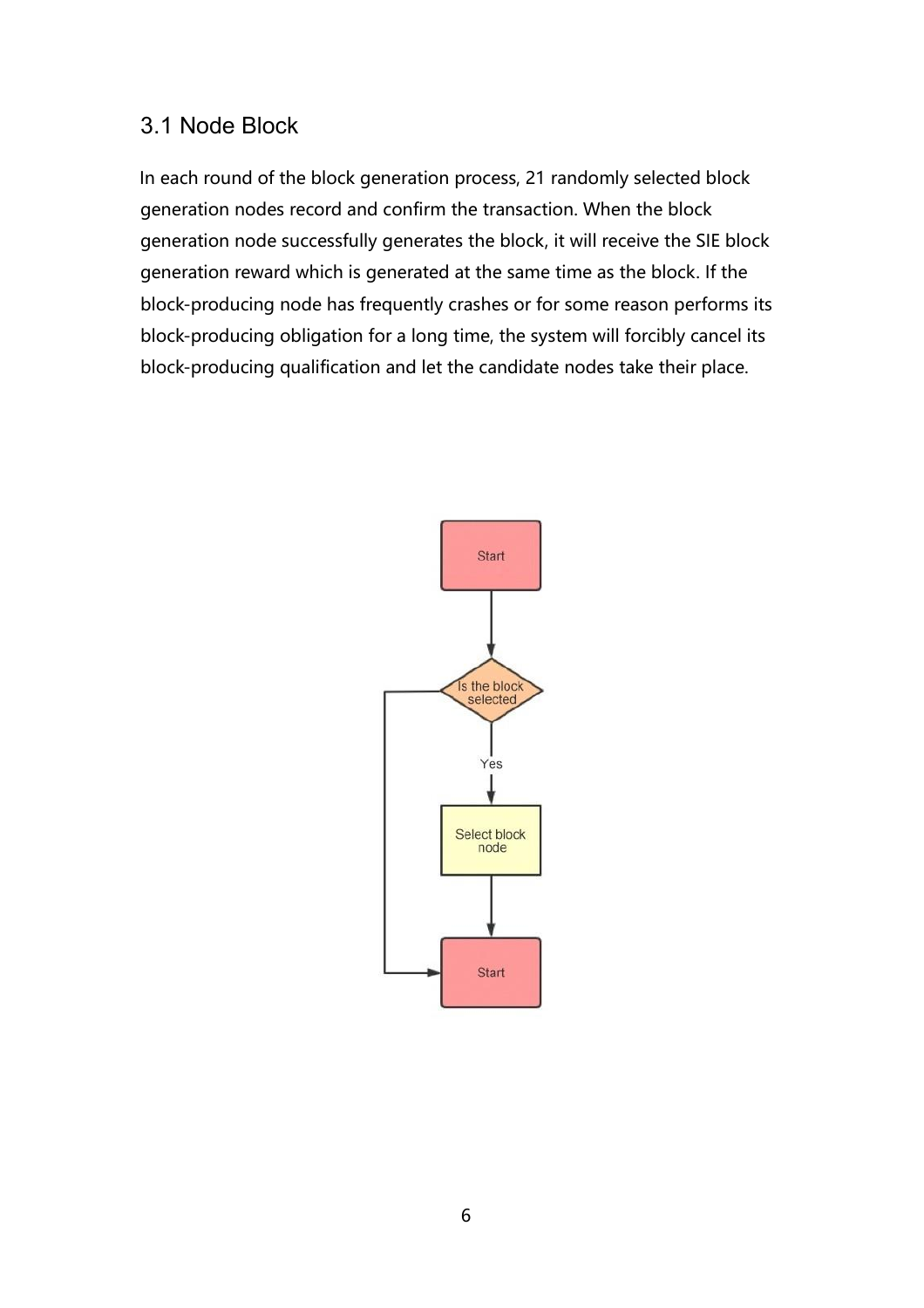# <span id="page-6-0"></span>3.2 Selection Mechanism

Block generation nodes are randomly selected by the consensus mechanism according to the latest node scores every day, and every node in the network has the opportunity to participate in block generation. Online rate, bandwidth, and computing power are important indicators of whether a node can become a block producer, so node operators should try their best to ensure that the nodes operate stably and efficiently. We divide nodes into A, B, and C based on daily scores. The higher the node level, the higher the probability of being selected as a block producer.

The specific selection steps are as follows:

Select one node from A-level nodes

Select one node from both A and B level nodes respectively Select one node from each of the A, B, and C level nodes Repeat the above steps until enough nodes are selected

| <b>Step</b>    | Selection range |
|----------------|-----------------|
| $\mathbf{1}$   | $\mathsf{A}$    |
| $\overline{2}$ | A, B            |
| $\overline{3}$ | A, B, C         |
| $\overline{4}$ | $\mathsf{A}$    |
| 5              | A, B            |
| 6              | A, B, C         |
| $\cdots$       | $\cdots$        |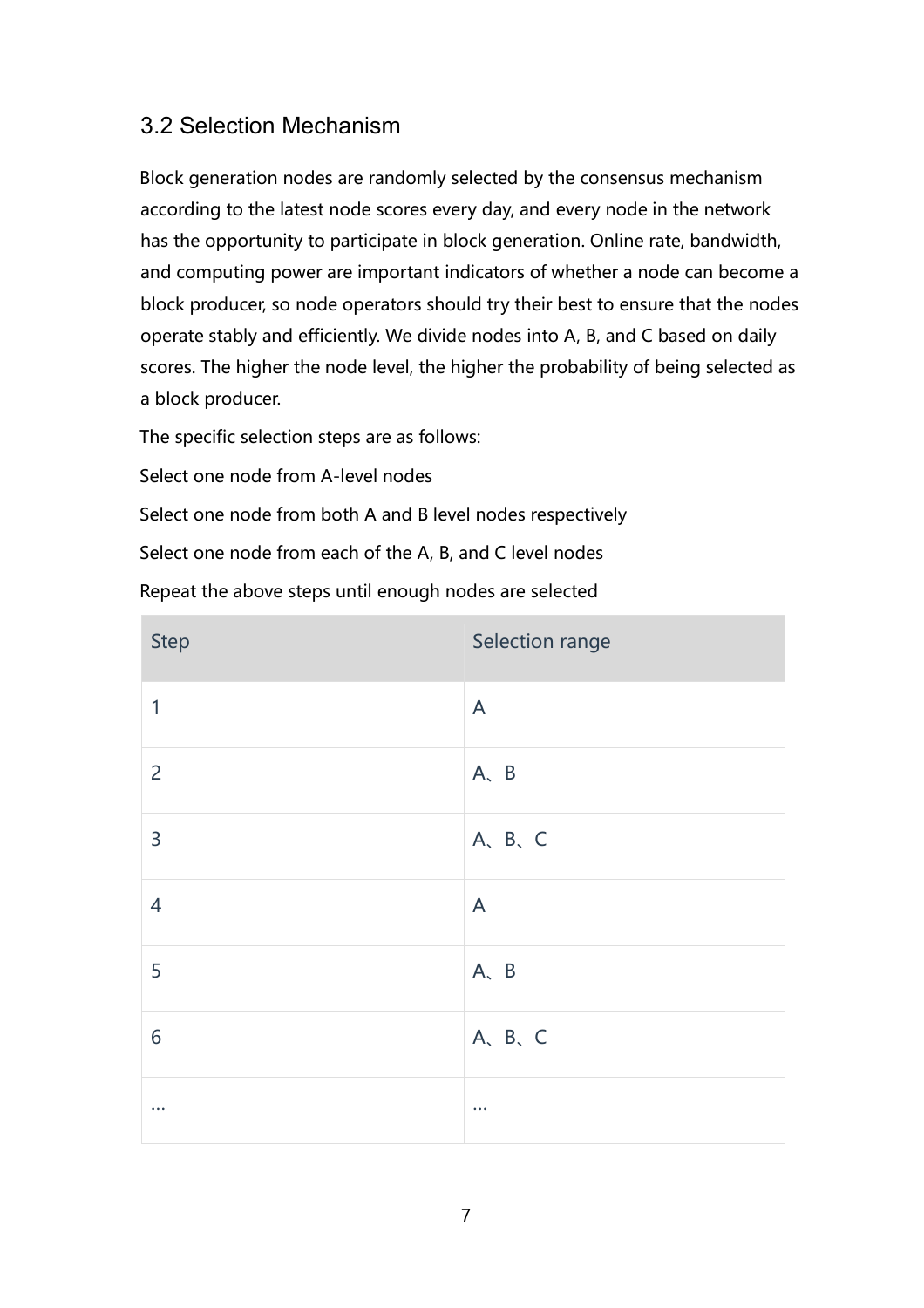For example, when we need to select 6 block producing nodes, we will select 3 from A-level nodes, 2 from B-level nodes, and 1 from C-level nodes. The higher the node level, the higher the probability of being selected. .

| Level | selected quantities      |
|-------|--------------------------|
| Α     | 3                        |
| B     | $\overline{\phantom{0}}$ |
|       |                          |

The multi-layer block node selection mechanism provides each node with an opportunity to generate blocks, encouraging more and more developers to participate in node building. Nodes that provide high-quality services will have more opportunities to participate, incentivizing node operators to provide better services, which can improve the safety and efficiency of the entire system.

#### <span id="page-7-0"></span>3.3 Participation rewards

Secret blockchain adopts dual token mechanism with built-in native token Sie and fuel token gas. As the fuel token of secret blockchain, gas is used to pay for network transfer fees, smart contract operation and storage fees, so as to realize the resource control of secret network operation and prevent resource abuse.

The stability of nodes is very important for the consensus mechanism of Poe. The system uses a new gas token to give economic incentives to the outgoing nodes and encourage them to provide high-quality services. Non node participants can also deposit Sie and gas tokens into the system mortgage pool to obtain gas token rewards generated when mining new blocks. Specifically, when a new block is mined out, 10% of the gas token reward is distributed to the node of the block, 90% of the gas token reward is distributed to all mortgage users, and the system mortgage pool rewards all users according to the stack allocation.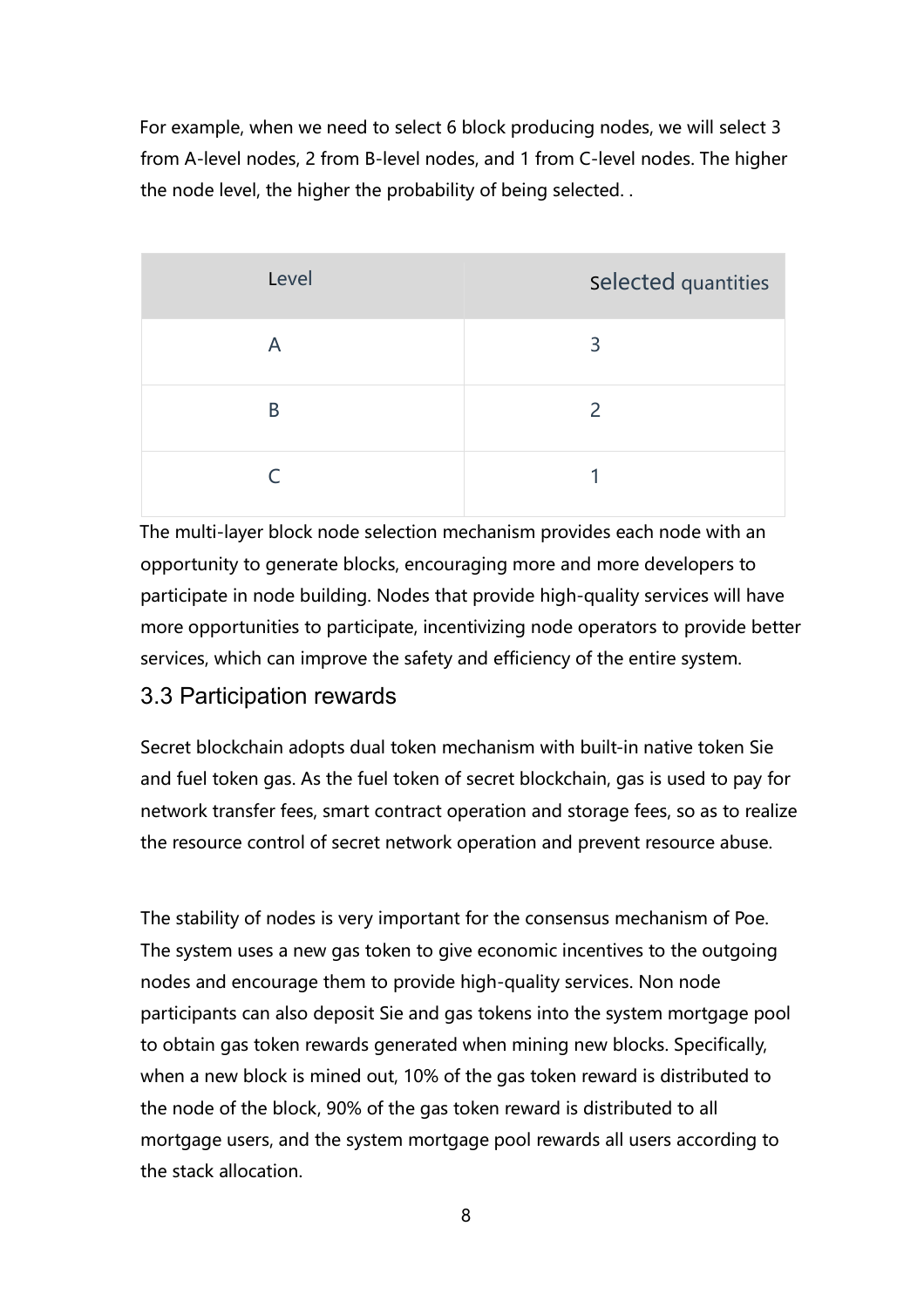In the mortgage part, the secret app provides the mining mortgage portal, which provides the function of all secret users to mortgage Sie and gas. After mortgage, the mining mortgage weight of each user – Stack( Stack= $\sqrt{\text{the}$  mortgaged gas  $*$  the mortgaged SIE) is calculated according to the data of SIE and gas in the mining mortgage. The node mining reward is allocated according to the proportion of user weight.

At the same time, all secret users can convert gas into Sie in the secret app, and the conversion ratio is 1:1 (the conversion only supports using gas to convert SIE, but does not support using Sie to convert gas)

In the POE consensus, not only the outgoing nodes can get profits, but also all the SIE and gas token mortgagors can get rewards. We hope that this mechanism can effectively encourage the majority of users to participate in the secret network, so as to make the whole network more huge, secure and decentralized.

#### <span id="page-8-0"></span>3.4 gas allocation rules

#### <span id="page-8-1"></span>4.Smart Contracts

The Secret Virtual Machine (SVM) is fully compatible with the Ethereum Virtual Machine (EVM). It is a smart contract runtime environment with Turing completeness, high security and high scalability. SVM has the following characteristics:

- 1. Offers a compilation tool with a comprehensive security check mechanism.
- 2. Supports multiple mainstream languages, such as Python, JavaScript, Solidity and Go, in order to include more developer communities.
- 3. Improves development efficiency by providing more standard libraries
- 4. Provides a developer-friendly IDE, online debugging and a compilation environment.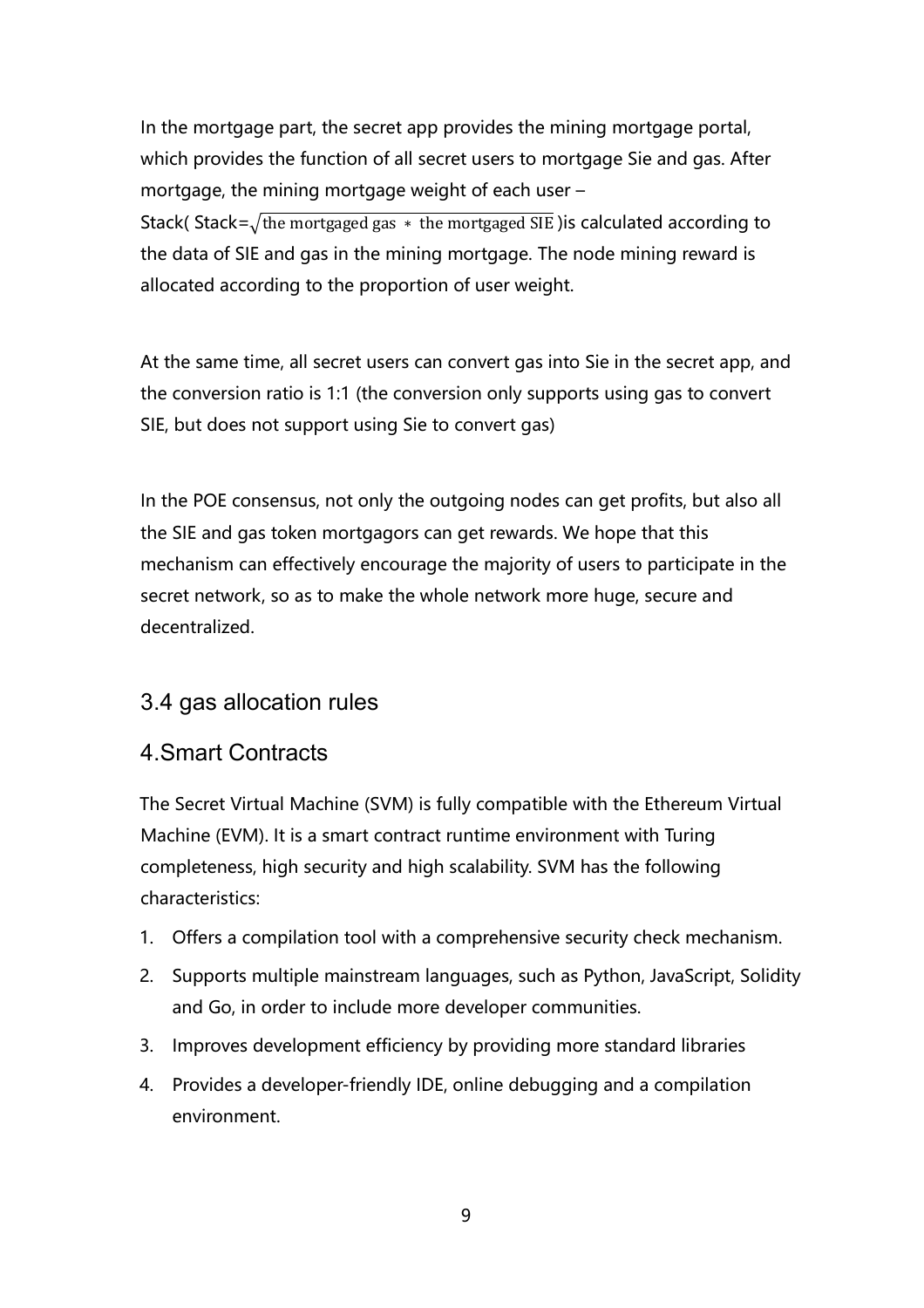5. SVM allows smart contracts to perform large-scale distributed calculations, expanding the functions and usage scenarios of smart contracts.

The SVM compiler can translate smart contracts written in high-level languages into bytecodes that SVM can recognize. The code consists of a series of bytes, and each byte represents an operation. Generally speaking, code execution is an infinite loop, and an operation is executed every time the program counter increases by one, until the code execution is completed or an error is encountered, or the STOP and RETURN instructions are executed. Operations can access three types of data storage spaces:

- 1. Stack, last-in-first-out data structure, 32-byte value can be pushed/popped
- 2. Memory, infinitely scalable byte queue
- 3. The long-term storage of the contract is different from the stack and memory that are reset at the end of the calculation. The storage content will be kept for a long time.

The formal execution model of SVM code is very simple. When the virtual machine is running, the complete computing state is determined by the tuple (block\_state, transaction, message, code, memory, stack, pc, gas). Among them, block state is the state that contains all account balances and storage. At the beginning of each round of execution, the current instruction is found by calling the PC (program counter) byte of the code. Each instruction has its own definition of how to affect the tuple. For example, ADD pops two elements of the stack from it and pushes them into their sum, then decrements GAS by 1 and increments the value of PC by 1. SSTORE pops the top two elements from the stack, and inserts the second element at the index specified by the first element in the contract storage. Although there are many ways to optimize the execution of the virtual machine through real-time compilation, the basic implementation of the Sesret virtual machine can be completed with a few hundred lines of code.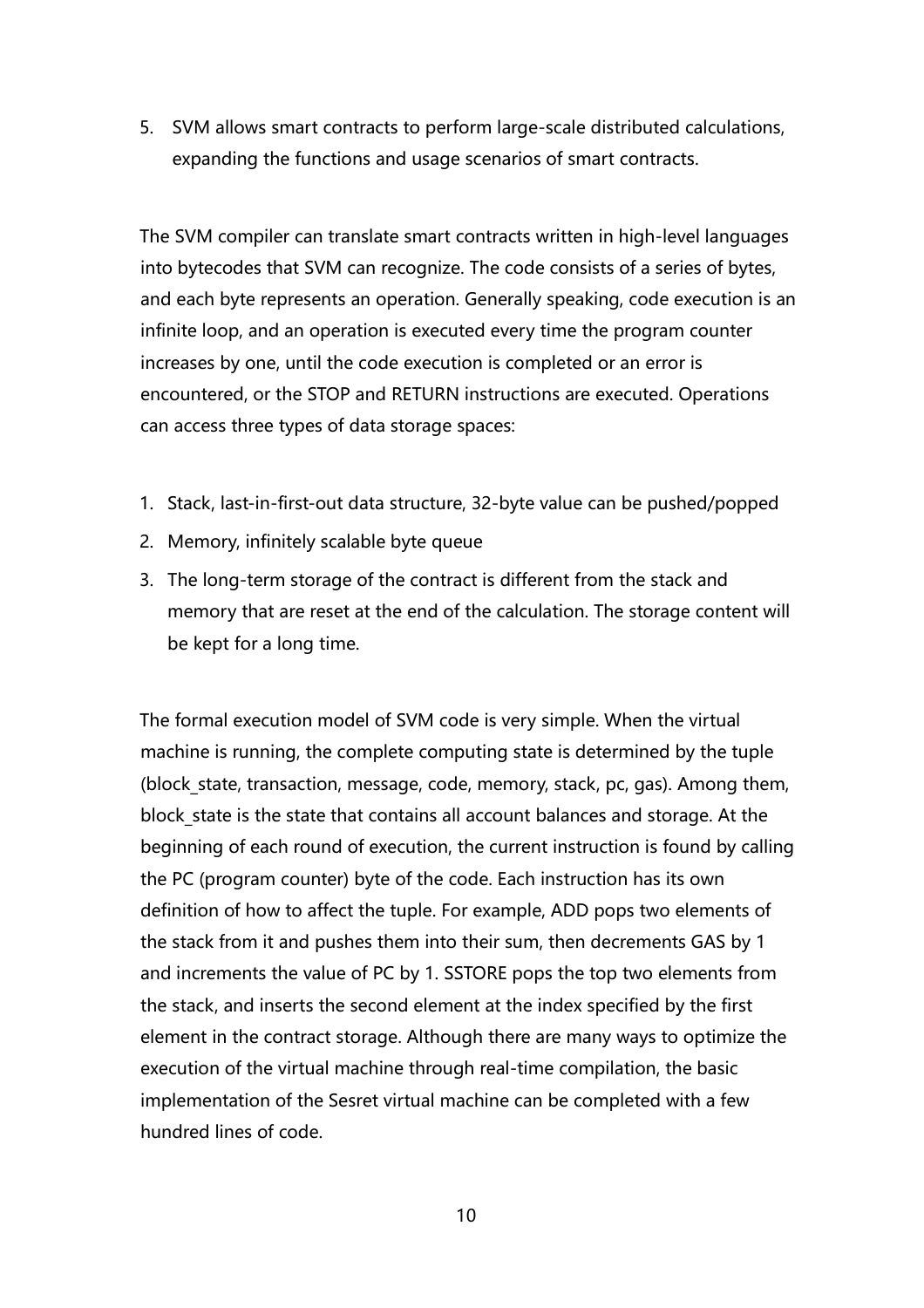# <span id="page-10-0"></span>4.1 WebAssembly (WASM) Web components

WASM is an emerging Web standard for building high-performance Web applications, which can be clearly defined and sandboxed with a small amount of adaptation. The advantage of WASM is that it is widely supported by the industry, so you can develop smart contracts in familiar languages, such as Python, JavaScript, etc.

The WASM component will allow developers to use multiple programming languages to write code and compile it into Secret style WebAssembly. Swasm is a safer subset of WebAssembly, which is a relatively new low-level compilation target for the Web platform. Conveniently, the WASM (and Swasm) module can be used in any JavaScript project.

For most blockchain code, usually more than 75% of the code is not in the smart contract at all — it must communicate with the smart contract in JavaScript. Swasm and JavaScript share a common foundation of binding and module support.

# <span id="page-10-1"></span>5.Distributed Computing

For the blockchain public chain, the resources allocated to smart contracts on the chain are very limited. For example, storage on the chain is very expensive, and the execution of smart contracts is limited (such as the gas limit of Ethereum, the CPU time limit of EOS etc...) These have hindered the birth of complex smart contract applications. We hope to realize a distributed computing network based on idle candidate nodes to carry out the subcontracting of computing tasks. Those in demand of DAPP computing power can hand over computing tasks to the computing power suppliers in the market to complete. The supplier can be anyone with idle computing power.

# <span id="page-10-2"></span>5.1 System Architecture

The system architecture can be divided into two layers: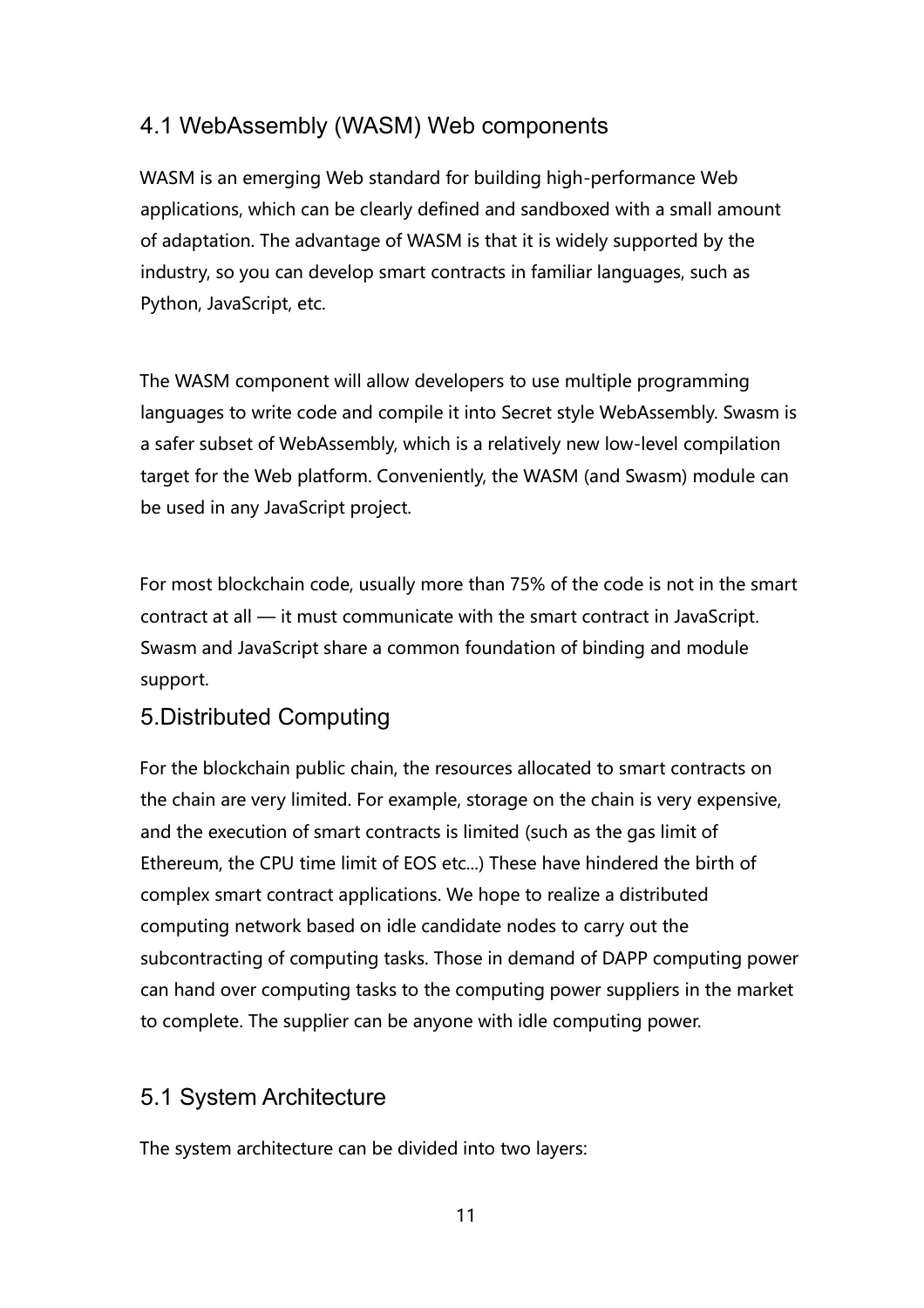# <span id="page-11-0"></span>5.1.1 System contract

This consists of a system contract and a management contract deployed on the chain. It mainly includes functions such as processing calculation requests, verification of results, node registration, tokenized mortgages, node status monitoring, and payments.

### <span id="page-11-1"></span>5.1.2 Candidate node

Candidate nodes are run by third-party users (i.e. node operators) that have implemented the core protocol and are not currently participating in block generation. The client protocol includes several important modules: event monitoring, distributed random number engine, cryptography and group consensus on the chain, requests/computing task processing, etc. The specific modules included depend on which services the user node is willing to provide.



#### <span id="page-11-2"></span>5.2 Processing Flow

The entire agreement follows a basic 'request-reply' process of the network system. Through the on-chain SDK developed by us, the smart contract (the developer) specifies the data source and data type required by the contract, and sends a calculation request to the system contract in the form of a message call.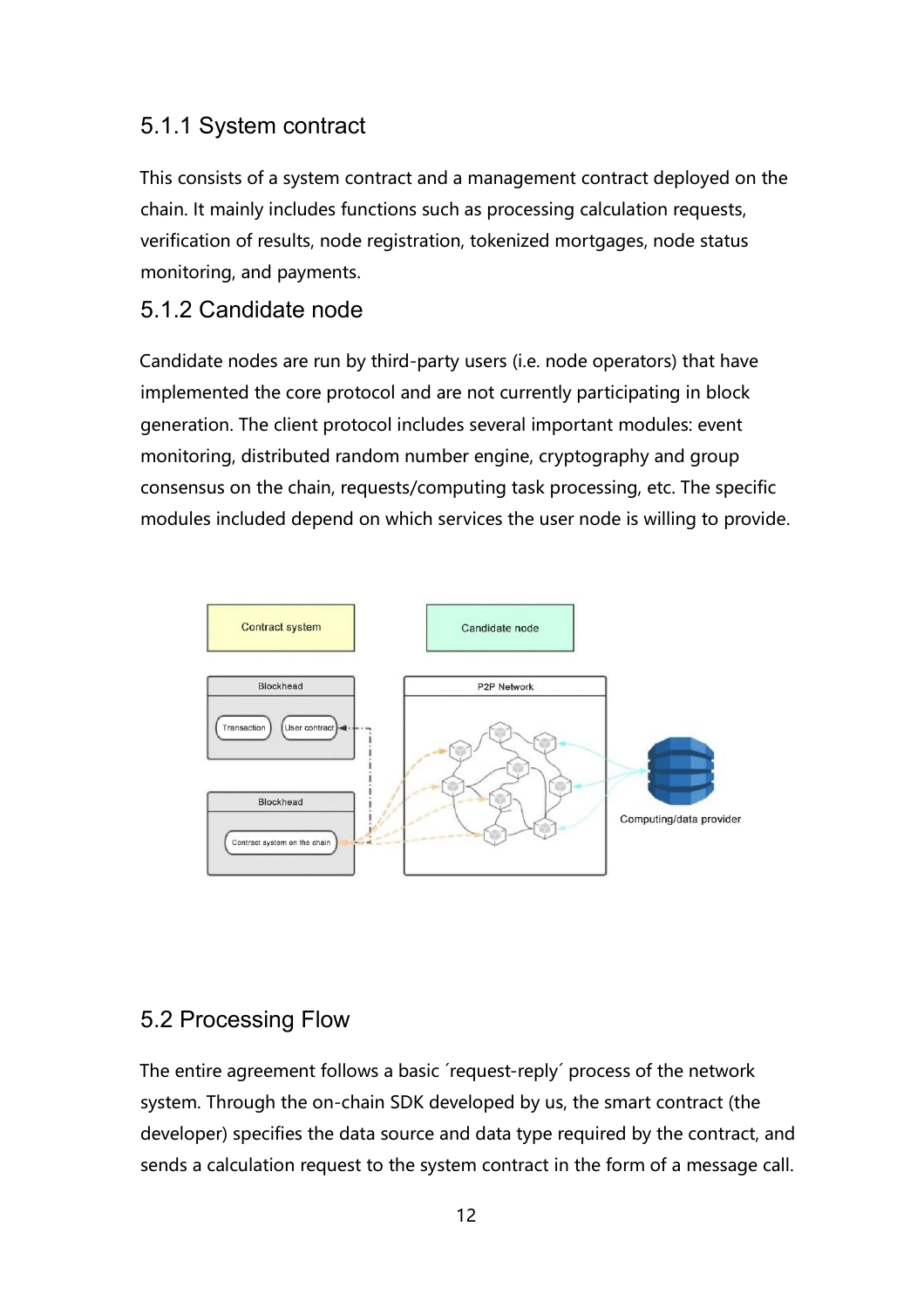This calculation request will be randomly assigned to a candidate node working group, and each member node in the working group will obtain data from the specified data source and parse it according to the specified type and structure. Then the nodes in the group reach a consensus within the group on the data result through threshold cryptography and generate a proof of consensus result. The data and the corresponding proofs that have passed the consensus in the group will be sent back to the system contract in the form of a transaction, and the contract will be triggered to verify the submission group, return result, and result proof.

#### specific process:

- 1. The user contract sends a data query request via the system contract message;
- 2. The system proxy contract triggers events with query parameters;
- 3. The candidate node client continues to monitor the events defined on the blockchain and will be notified at this time. Ideally, there will be thousands of clients operating. A registered group is randomly selected by using a distributed random engine constructed using a verifiable random function (VRF);
- 4. Members of the selected group conduct due diligence at the same time, request web api, perform calculations or execute configured scripts;
- 5. They will reach an "in-group" consensus through the t-out-of-n threshold signature algorithm, and feed back the consensus results to the system contract. As long as more than t members of the randomly selected group are honest, they can get the result of the consensus. The identity and QoS (responsiveness/correctness, etc.) performance of the selected group members will be recorded on the chain for monitoring and data analysis;
- 6. The system contract on the chain notifies the user that the contract result is ready through the callback function provided by the user contract.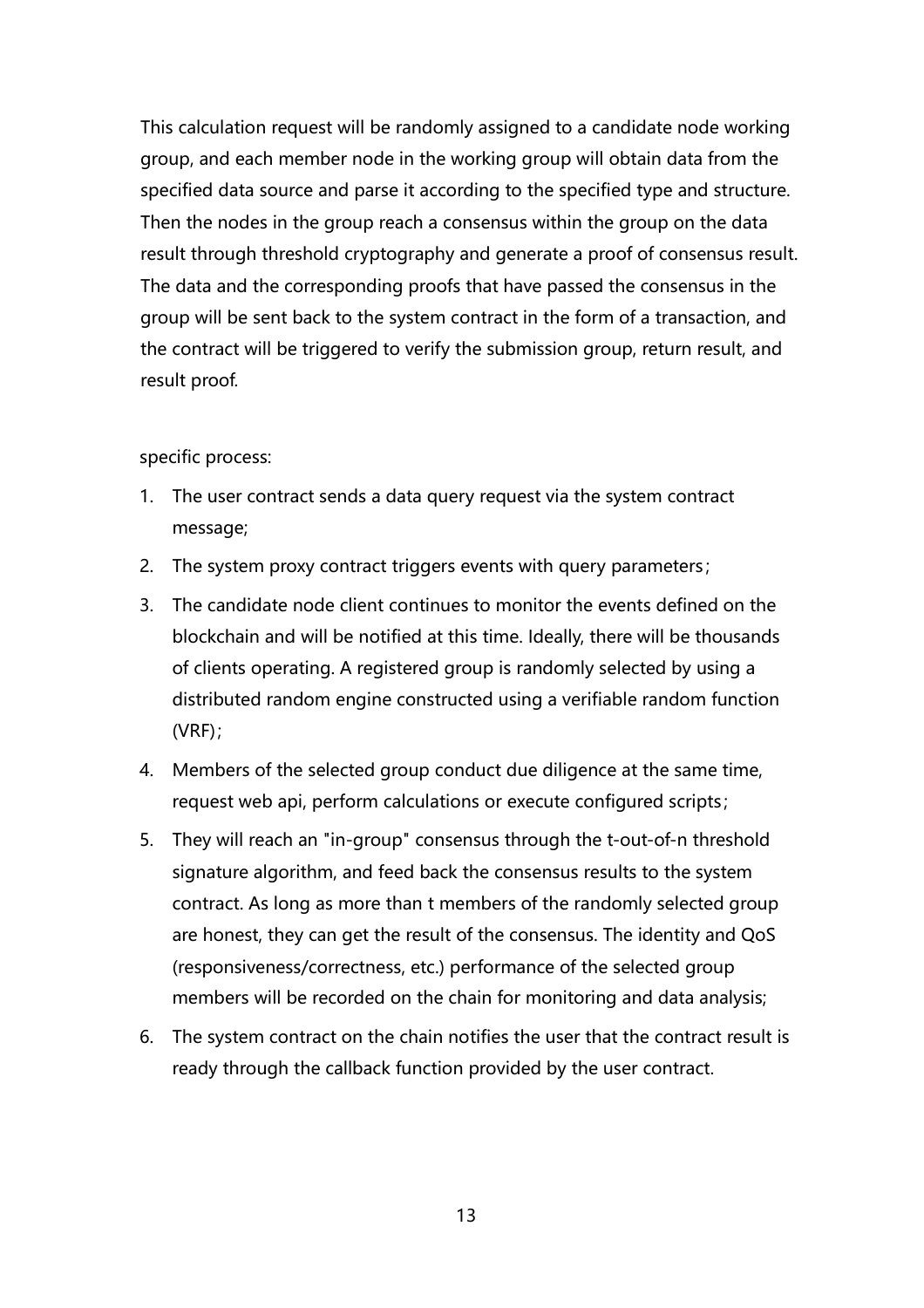#### <span id="page-13-0"></span>5.3 Reliable Data

The system uses Verifiable Random Equations (VRF) and Threshold Cryptography to drive the selection of safe, unpredictable, and verifiable working groups. Different oracle requests will be processed by randomly selected working groups. No working group or node can predict in advance when and what kind of requests they will process.

The nodes in the selected working group obtain the data and use threshold cryptography to collaboratively generate a proof of data integrity. The proof along with the data result are sent back to the system contract and verified. Any submissions of malicious transactions will fail the verification process and those responsible will be monitored and punished.

#### <span id="page-13-1"></span>5.4 System performance

As described in the system architecture, the entire process is divided into two parts: the system contract and the candidate node. The performance of the system depends on the difficulty of calculation. If the candidate node has calculated the data in advance, only the result is taken. This entire process includes status monitoring, calculation request analysis, data acquisition and result analysis, and team members' collaborative production of proof of data integrity, etc. This can all usually be completed within 1 second. In other words, the performance bottleneck is often in the system contract.

For example, for the system contract, the data result is returned in the next block after receiving the request,this is the minimum delay that can be achieved in theory, and we can do this. For the better-performing Secret blockchain, the delay between receiving a request and returning the request will be reduced to almost real-time。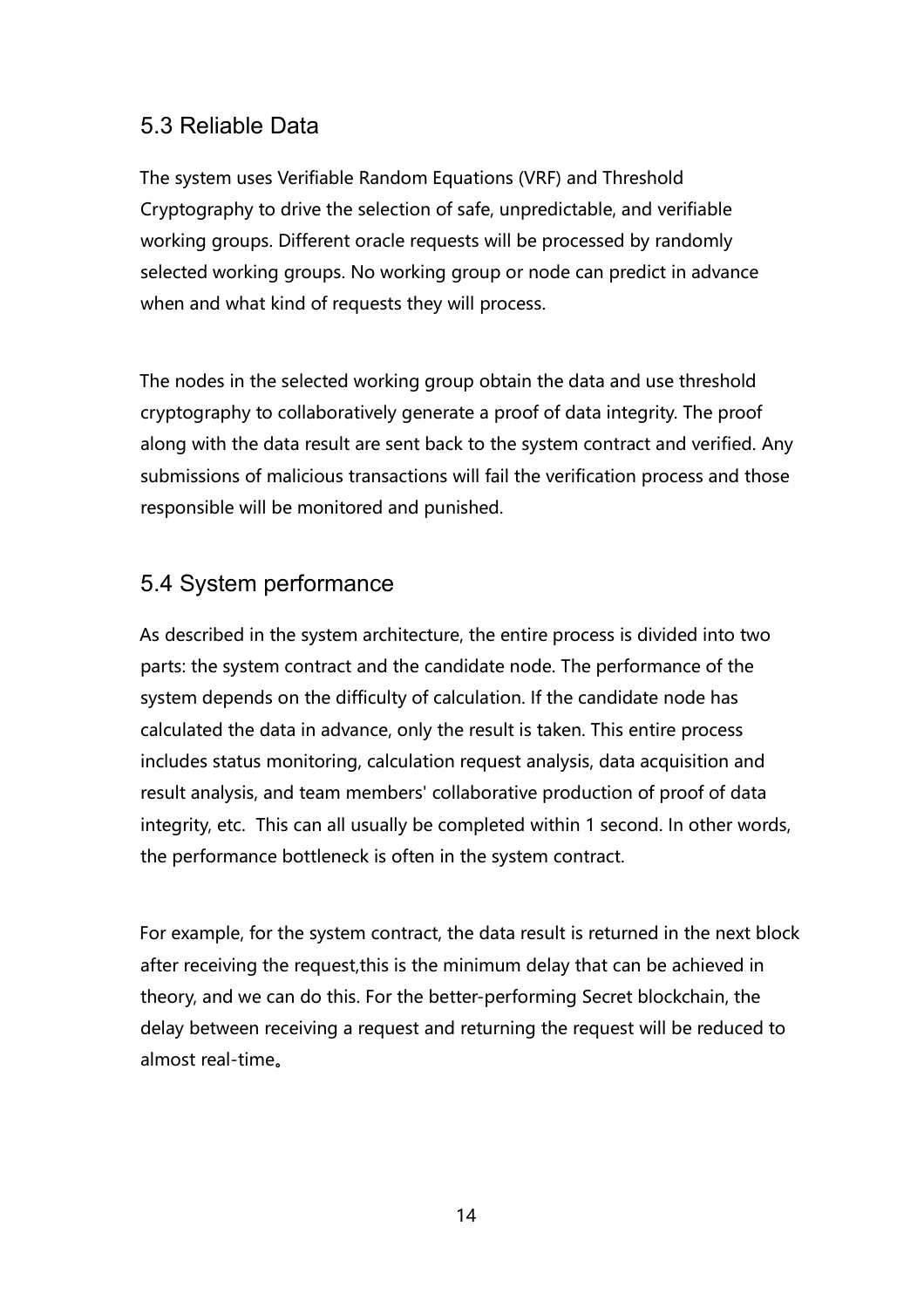#### <span id="page-14-0"></span>5.5 system security

In order to prevent attackers from forging a large number of identities to join the network simply and at low cost, node operators must first mortgage and lock a certain amount of network tokens in the system contract before they can join distributed computing network services and earn fees. At the same time, all returned results will be verified in the system contract, and malicious nodes will be detected and punished. Through these methods, Sybil attacks are so expensive that it is almost impossible for them to occur. At the same time, node operators are closely tied to the network, and their interests are consistent with the value of the network token.

#### <span id="page-14-1"></span>6. slave chain status synchronization

The blockchain is a distributed world shared ledger, and anyone can write data on blockchain. Over time, data on the chain will continue to accumulate. Since there are no measures to limit the growth of data or clean up historical data, the blockchain will become bloated and the consequences are very serious. First, it will increase the hardware cost of the node server and eliminate a batch of lowperformance nodes, resulting in a decrease in the number of nodes, affecting the degree of decentralization of the blockchain. Secondly, the computing power of the node server will be constantly squeezed, which will lead to increased verification difficulty, longer synchronization times, increased network delays, and decreased TPS. Excessive data volume will also greatly increase the entry barriers for new nodes. For example, the block data of Ethereum has exceeded 1 TB, and it takes a whole week for all data to be synchronized. In short, data inflation will deteriorate the health of the blockchain.

#### <span id="page-14-2"></span>6.1 Solutions

In order to completely get rid of data expansion, we have created an original slave chain state synchronization mechanism, to be used for semi-real-time data retrieval, so that newly added nodes can quickly synchronize the latest block´s status. There is a main chain and multiple slave chains on the Secret platform.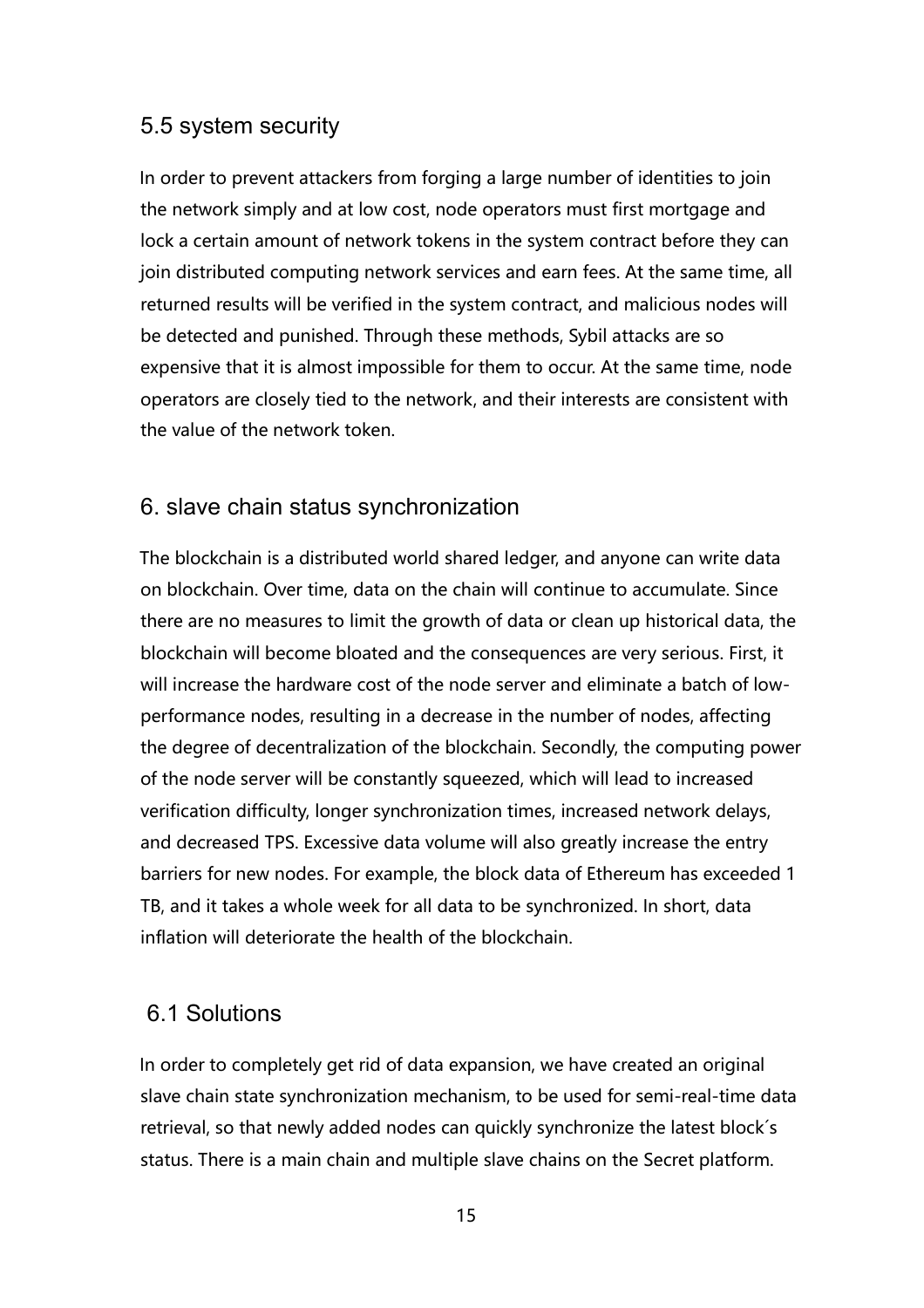The main chain is responsible for maintaining the decentralized network and processing transactions. The slave chain is responsible for generating the Merkel-Patricia Tree and witness data of the latest status of the current block. Witness refers to one Kind of additional data status different from block data. This mechanism enables the new node to retrieve and verify all account and storage data without downloading all the block data since the creation block and locally reassemble the final status of the block.

The code and status of the smart contract also exist on the leaves and branches of this (Merkle-Patricia) tree. Through continuous hashing, a root node hash is finally obtained. If you want to know whether two copies of a state trie tree are the same, you can simply compare the root node hash values. Maintaining a relatively safe and undisputed consensus in a "standard" state is the essence of blockchain design.



#### <span id="page-15-0"></span>6.2 Actual Effect

This mechanism allows the downloading of the entire blockchain state without downloading all intermediate Merkle proofs that are regenerated locally. This greatly reduces the network load

• Ingress bandwidth 0(accounts \* log account + SUM (states \*log states)) (Merkle trie node) reduced to O(accounts + SUM(states)) (actual state data).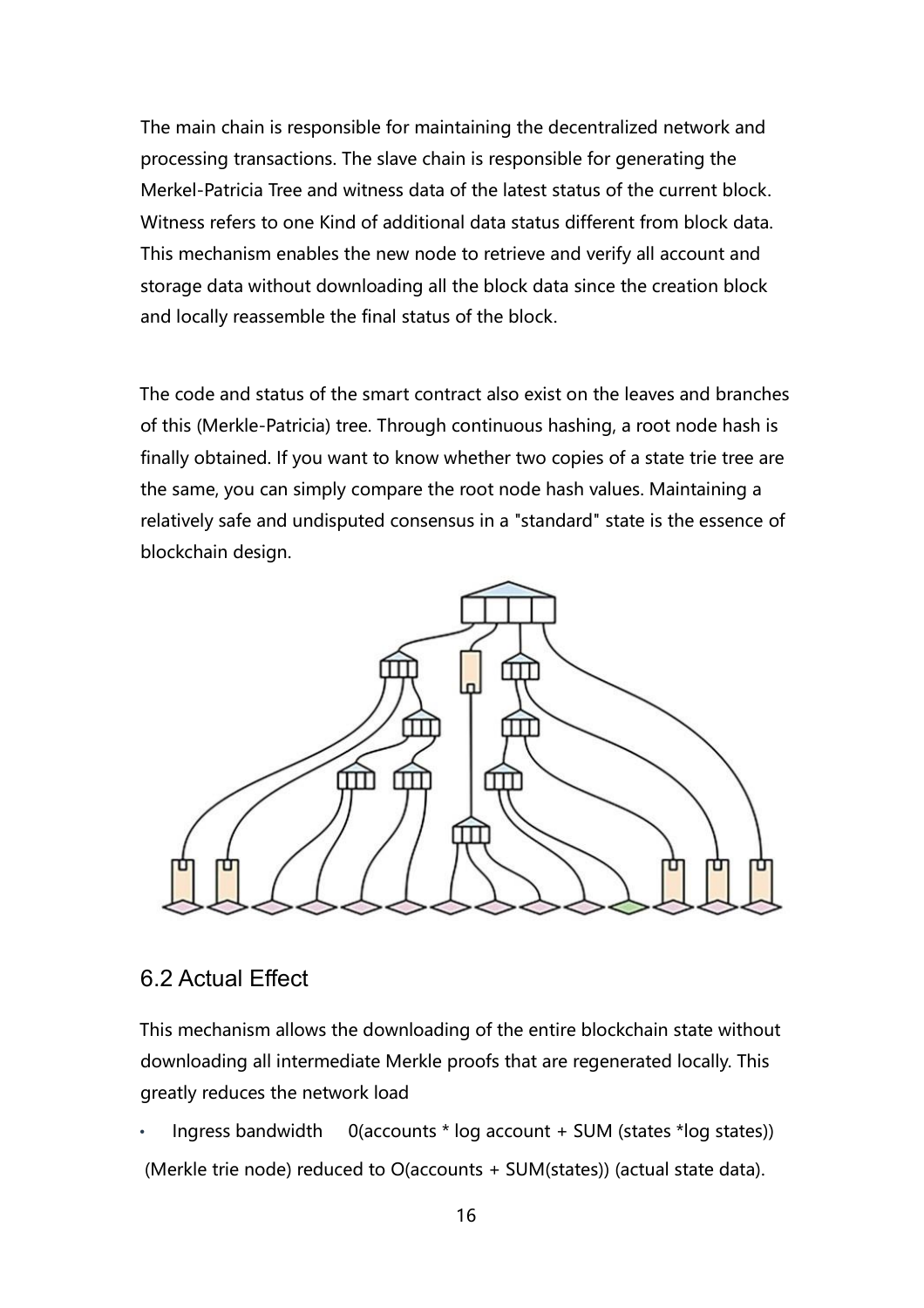- Egress bandwidth  $0$ (accounts \* log account + SUM (states \* log states)) \* 32 bytes (Merkle trie node hash) reduced to 0(accounts + SUM (states)) / 100000 bytes (The number of 100KB chucks used to cover this state)
- Round trip time  $0$  (accounts \* log account + SUM (states \* log states)) / 384 (status retrieval packet) reduced to 0(accounts + SUM (states)) / 100000 bytes (The number of 100KB chucks used to cover this state)

#### <span id="page-16-0"></span>7. Toolkit

The Secret Ecosystem provides a toolkit with many functions for different types of participants. Through the toolkit, everyone can easily use blockchain.

- For DAPP developers: A complete Secret test chain and related cloud storage resources can be obtained from the developer community, including detailed documentation, user examples, multi-platform and cross-language SDK and API. Developers can use the test chain for development and debugging without deploying a node server. After completing the product testing process, simply replace the relevant address and application key to connect the DAPP to the main chain.
- For DAPP administrators: real-time access to user statistics and the number of tokens obtained by DAPP users can be made through visual charts.
- For users: users can use one single account to access all DAPPs in the Secret ecosystem. The universal wallet controls all assets, thus enabling the free transfer of digital assets. The block explorer allows users to interact with blockchain data in a simple way, track the balance of the wallet address, and use precise search terms to search for transactions, etc.

#### <span id="page-16-1"></span>8. Conclusion

Secret gives developers the ability to create any transaction type and application by providing a highly versatile Turing complete programming language. The centralized computing power network provides unlimited verifiable computing power for smart contracts, which can support various complex computing scenarios. In the future, there will no longer be the problem of very expensive